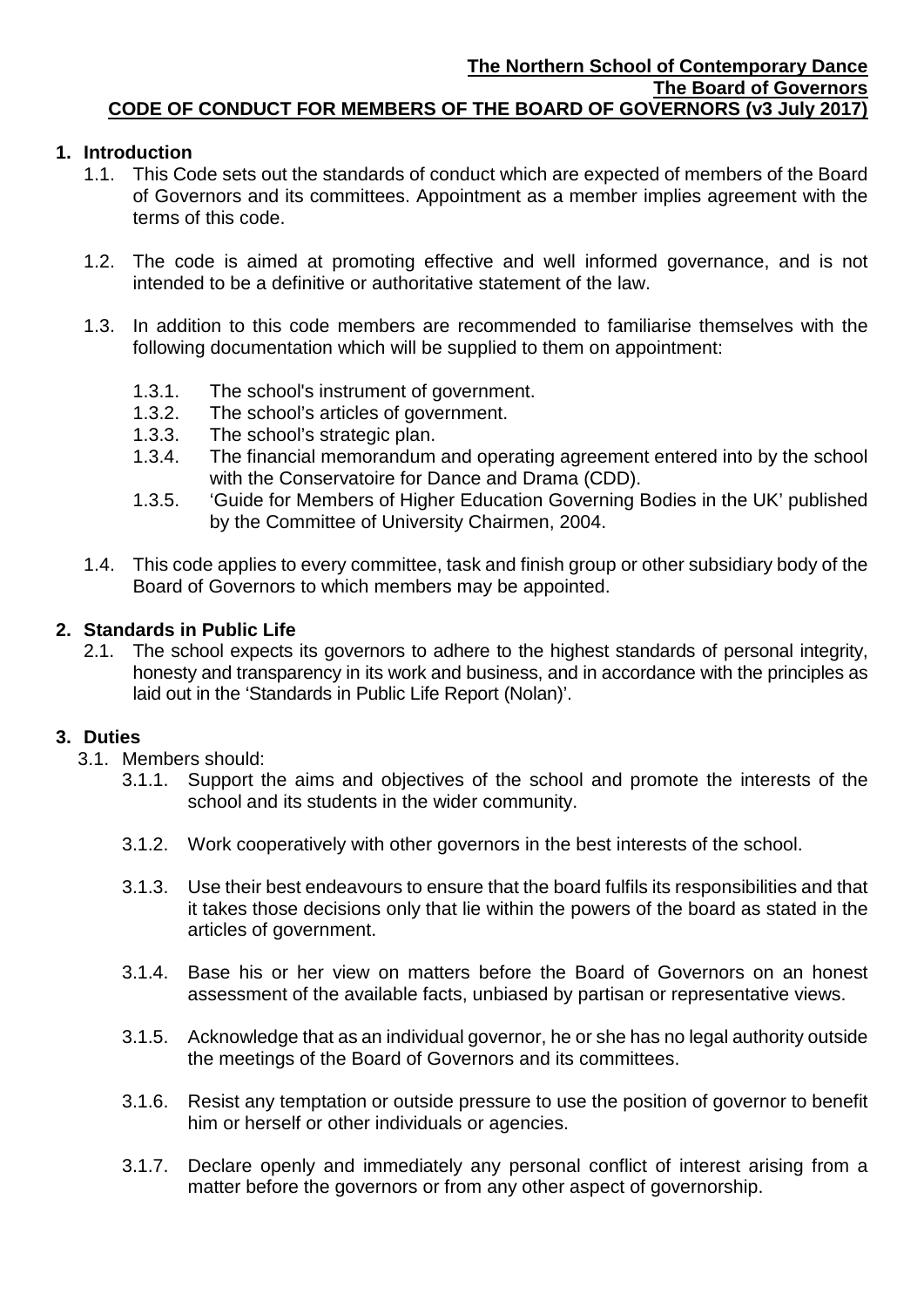- 3.1.8. Have regard to his or her broader responsibilities as a governor of a public institution including the need to promote public accountability for the actions and performance of the Board of Governors.
- 3.1.9. Bring to the attention of the school, through the clerk to the governors any matter in which a member is personally involved which has the potential to bring the school into disrepute.
- 3.1.10. Give priority, as far as practicable, to attendance at meetings of the Board of Governors and its committees.
- 3.1.11. Ensure they are not bound by mandates given by others.
- 3.1.12. Observe the provisions of the school's instrument and articles of government.
- 3.1.13. Meet their responsibilities as a trustee of the charity.
- 3.1.14. Have regard to the different but complementary responsibilities given to the principal as the school's chief executive and the difference between governance and management.

## 4. **Skill, Care and Diligence**

4.1. A member should in all their work for the school exercise such skill as they possess and such care and diligence as would be expected from a reasonable person in the circumstances.

### 5. **Powers**

5.1. Members are responsible for taking decisions which are within the powers given to the corporation by the Education Reform Act 1988. If a member thinks that the Board of Governors is likely to exceed its powers by taking a particular decision they should immediately refer the matter to the clerk to the governors for advice.

#### 6. **Conflicts of Interest**

- 6.1. Members should seek to avoid putting themselves in a position where there is a conflict (actual or potential) between their personal interests and their duties to the school. They should not allow any conflict of interest to arise which might interfere with the exercise of their independent judgement.
- 6.2. Members must not take or hold any interest in any of the school's properties or receive any remuneration for their services (save as a member of the school's staff).
- 6.3. Members must complete the register of interests and withdraw from meetings as required by the articles of government.

#### **7. Gifts and Hospitality**

- 7.1. Members must comply with the school's policy on gifts and hospitality.
- 7.2. Members must not receive gifts, hospitality or benefits of any kind from a third party which might be seen to compromise their personal judgement or integrity. Any offer or receipt of such gifts, hospitality or benefits should immediately be reported to the clerk to the governors.